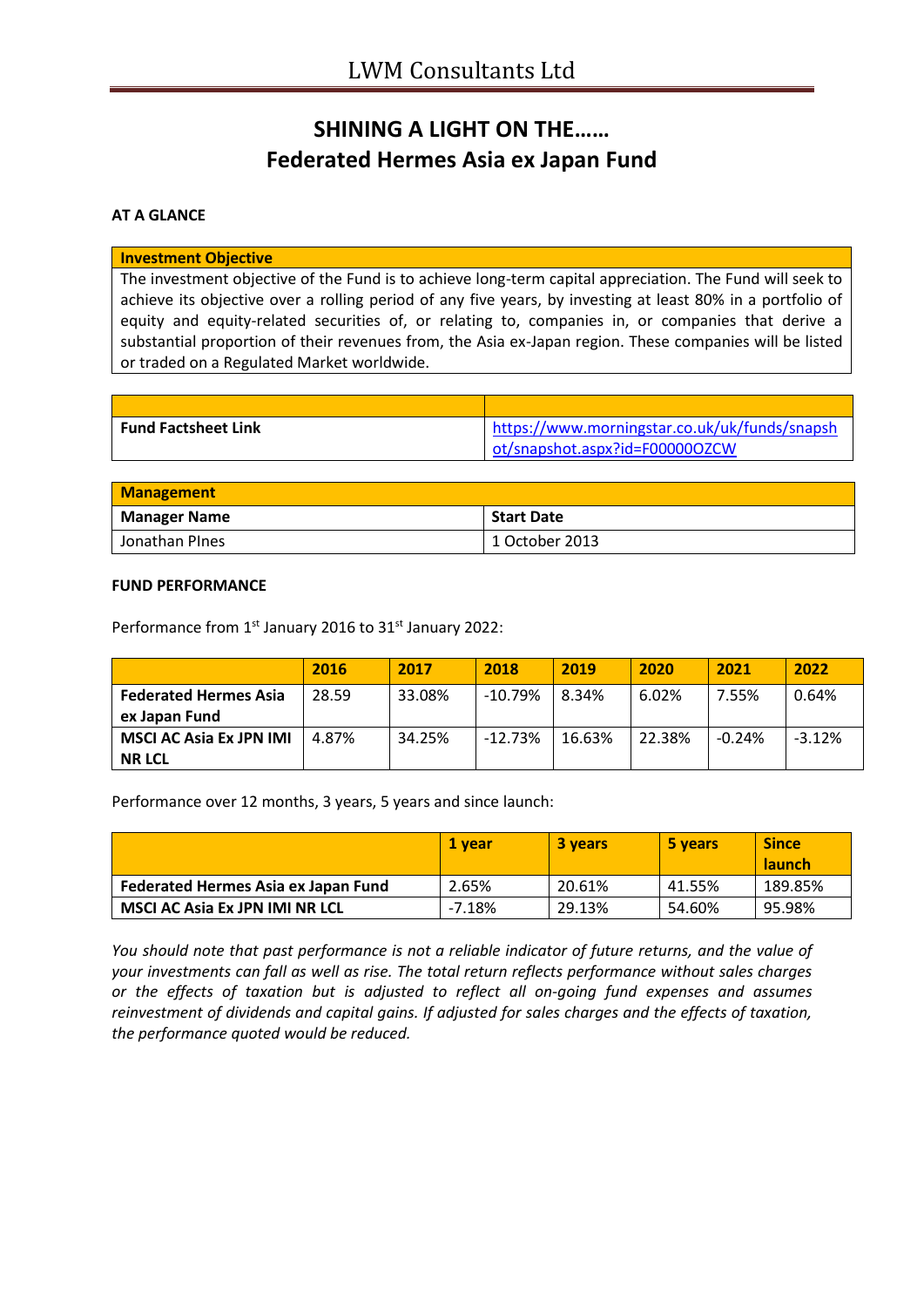# LWM Consultants Ltd

| <b>Tracking</b><br><b>Error</b> | <b>Information</b><br><b>Ratio</b> | <i><b>Active</b></i><br><b>Share</b> | <b>Upside</b><br><b>Capture</b><br><b>Ratio</b> | <b>Downside</b><br><b>Capture</b><br><b>Ratio</b> | <b>Batting</b><br><b>Average</b> | <b>Beta</b> | <b>Alpha</b> | <b>Equity</b><br><b>Style</b> |  |
|---------------------------------|------------------------------------|--------------------------------------|-------------------------------------------------|---------------------------------------------------|----------------------------------|-------------|--------------|-------------------------------|--|
| 6.94                            | $-0.35$                            | 82.66                                | 77.39                                           | 71.12                                             | 44.44                            | 0.99        | (0.50)       | Value<br>Large                |  |

| <b>Volatility Measurements</b> |        |  |
|--------------------------------|--------|--|
| 3-Yr Std Dev (volatility)      | 13.90% |  |
| 3-Yr Mean Return (average)     | 6.44%  |  |

| <b>Investment Style Details</b> |        |
|---------------------------------|--------|
| Giant                           | 35.18% |
| Large                           | 37.83% |
| Medium                          | 19.28% |
| Small                           | 2.92%  |
| Micro                           | 0.00%  |

| Top 5 Holdings - 61 Equity Holdings |                               |       |
|-------------------------------------|-------------------------------|-------|
| Samsung Electronics Co Ltd          | Technology                    | 7.10% |
| Baidu Inc                           | <b>Communication Services</b> | 4.16% |
| ASE Technology Holding Co Ltd       | Technology                    | 4.15% |
| China Overseas Land & Investment    | Real Estate                   | 3.64% |
| <b>TSMC</b>                         | Technology                    | 3.16% |

| <b>Top 5 Sectors</b>          |        |  |
|-------------------------------|--------|--|
| Technology                    | 21.83% |  |
| Consumer Cyclical             | 18.47% |  |
| <b>Financial Services</b>     | 10.74% |  |
| <b>Communication Services</b> | 10.73% |  |
| Industrials                   | 9.41%  |  |

| <b>Top 5 Regions</b> |        |
|----------------------|--------|
| China                | 45.93% |
| South Korea          | 23.19% |
| Taiwan               | 14.58% |
| Hong Kong            | 4.86%  |
| Japan                | 3.00%  |

### **UPDATE….**

The fund manager sees himself as contrarian, finding opportunities in parts of the market that are unloved. This approach means that they can go where the opportunities are and they are not tied to the benchmark. This is a strategy we have held in the past, but by their own admission 2019 and 2020 were tough years. Their style of investing was unloved and therefore this was reflected in the performance. This reversed in 2021 and the start of 2022, which has seen stronger performance.